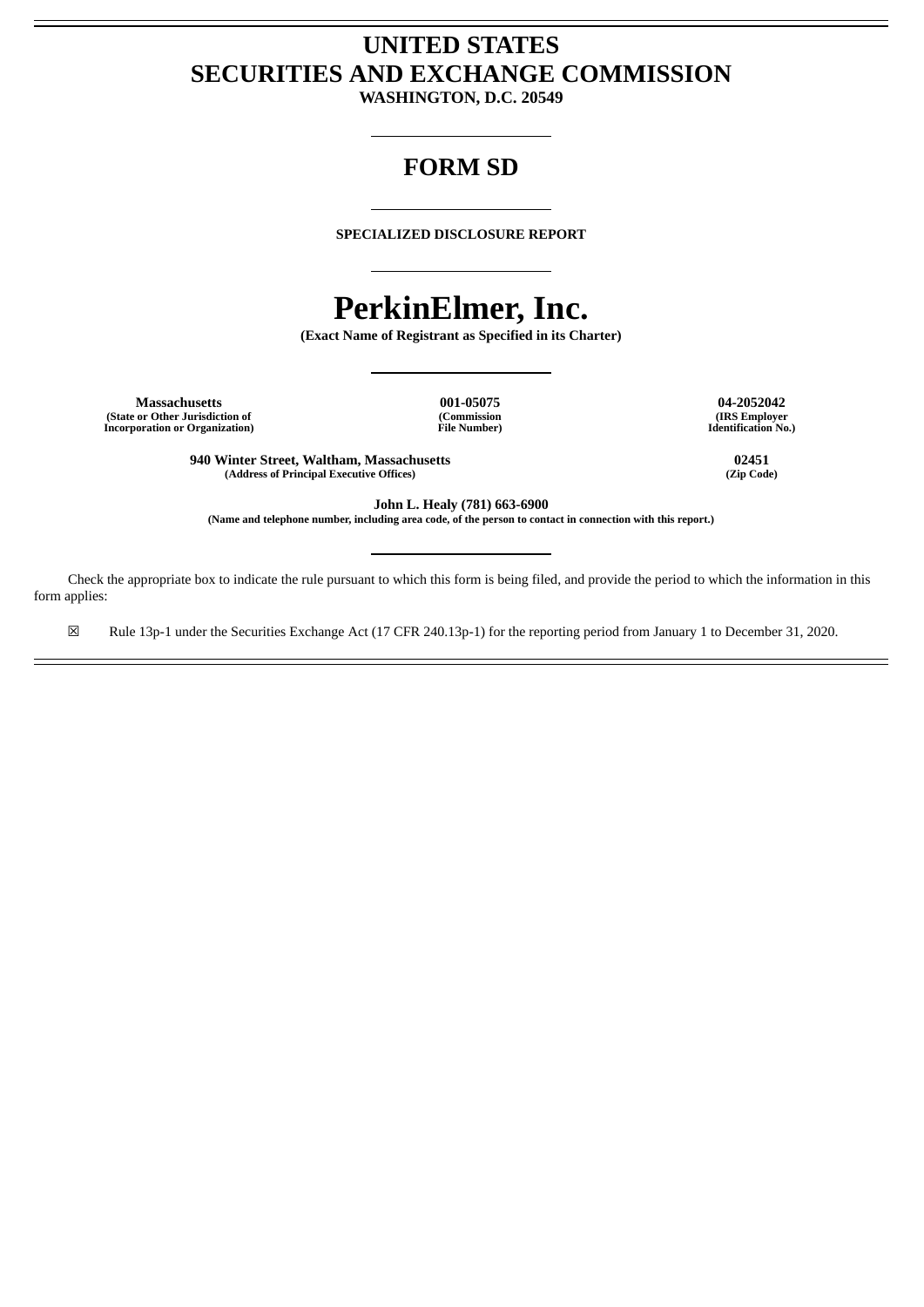# **Section 1 – Conflict Minerals Disclosure**

## *Item 1.01 – Conflict Minerals Disclosure and Report*

The Conflict Minerals Report for the calendar year ended December 31, 2020, filed herewith as Exhibit 1.01, is available at www.perkinelmer.com under "About-Corporate Social Responsibility-Governance".

## *Item 1.02 – Exhibit*

Exhibit 1.01 – Conflict Minerals Report of PerkinElmer, Inc. for the calendar year ended December 31, 2020.

## **Section 2 – Exhibits**

# *Item 2.01 – Exhibits*

Exhibit 1.01 – Conflict Minerals Report of PerkinElmer, Inc. for the calendar year ended December 31, 2020.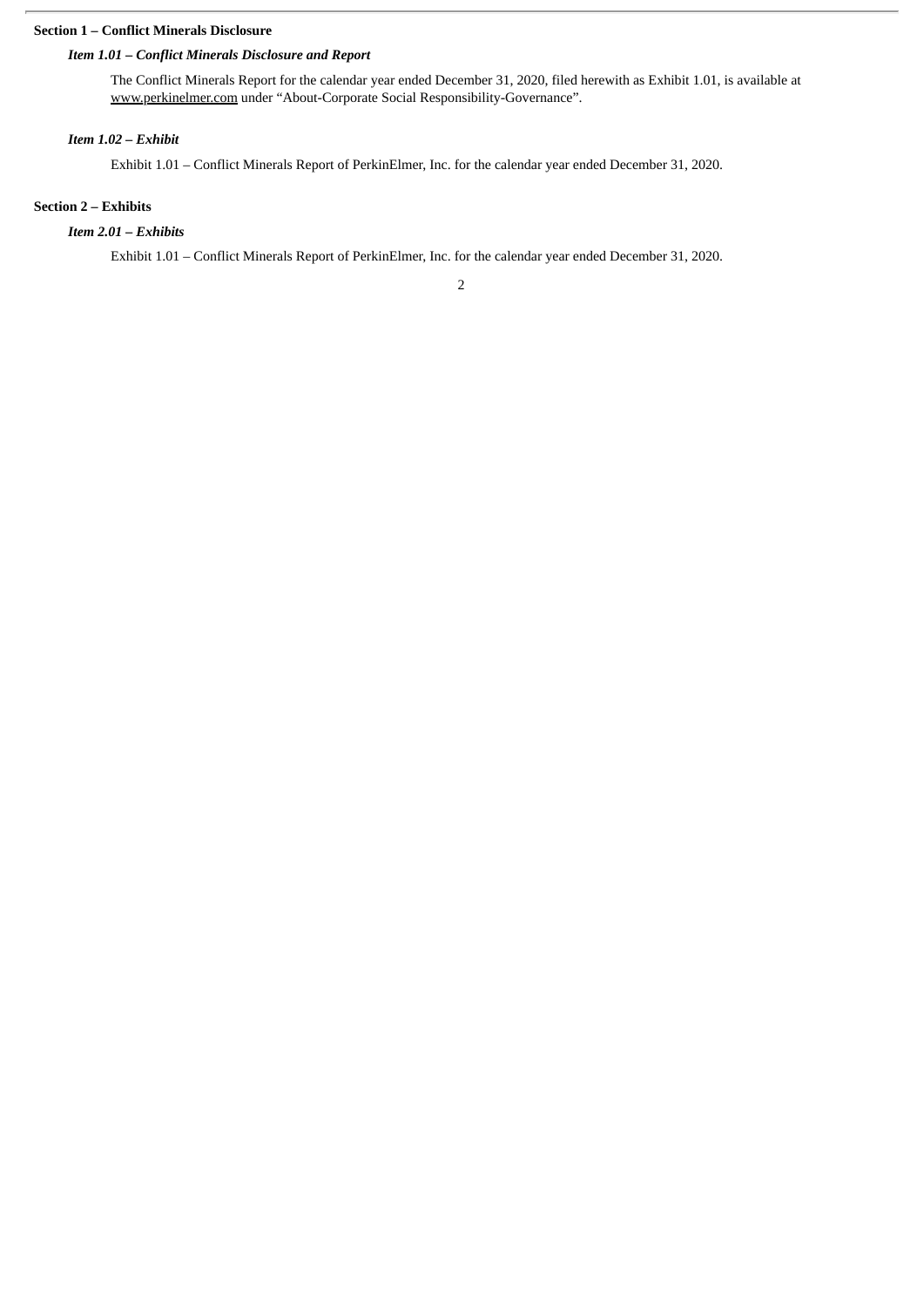SIGNATURE

Pursuant to the requirements of the Securities Exchange Act of 1934, the Registrant has duly caused this report to be signed on its behalf by the duly authorized undersigned.

PERKINELMER, INC.

Date: June 1, 2021 By: /s/ Joel S. Goldberg

Joel S. Goldberg Senior Vice President, Administration, General Counsel and Secretary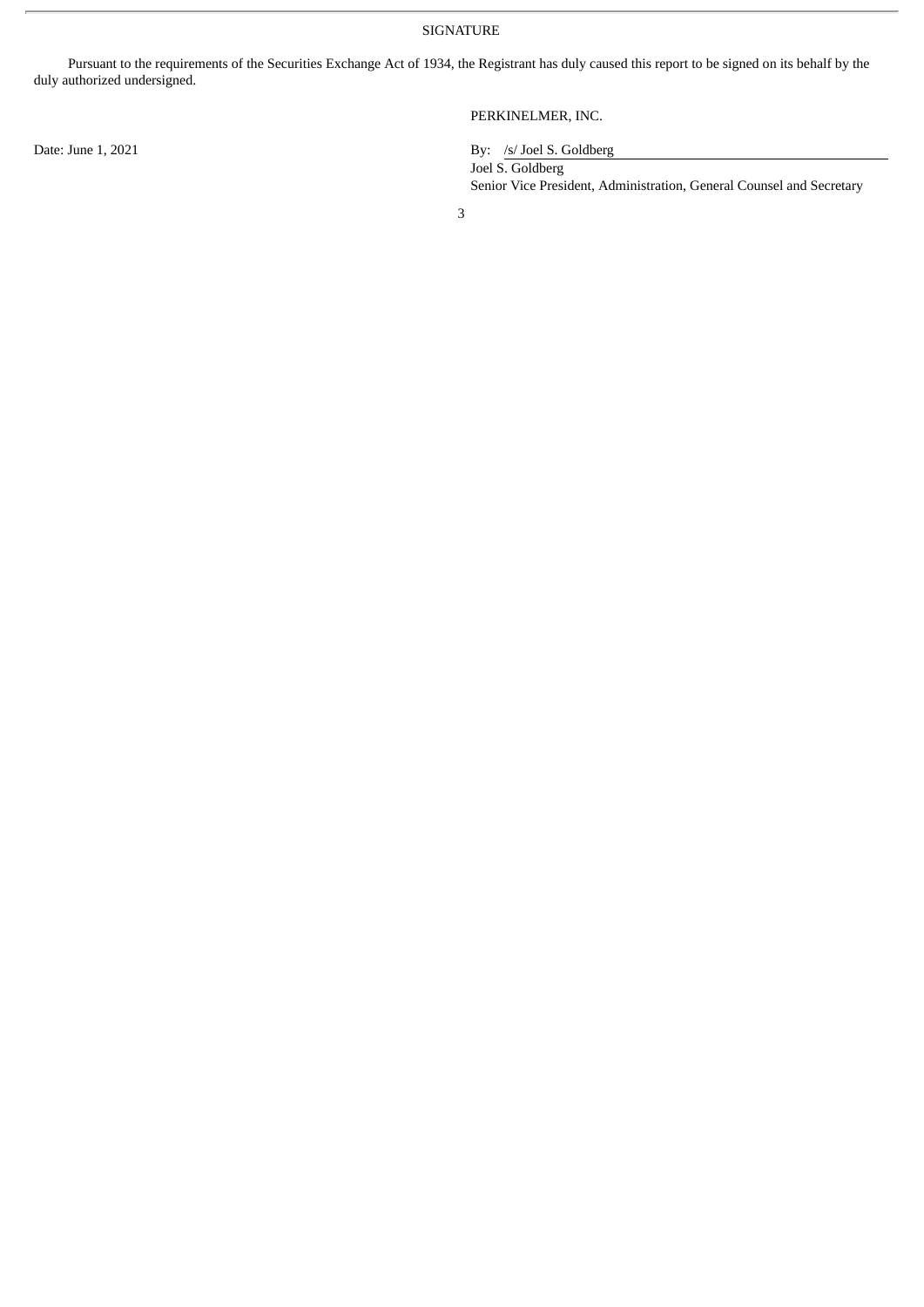#### **PerkinElmer, Inc. Conflict Minerals Report For the Year Ended December 31, 2020**

#### **Overview**

PerkinElmer, Inc. ("PerkinElmer" or the "Company") is filing this Conflict Minerals Report ("Report") pursuant to Rule 13p-1 and Form SD under the Securities Exchange Act of 1934 (the "Rule"), for the reporting period January 1, 2020 through December 31, 2020. The Rule requires companies that report under the Exchange Act to provide disclosures about conflict minerals that are necessary to the functionality or production of products that they manufacture or contract to be manufactured. When those conflict minerals originate (or may have originated) in the Democratic Republic of the Congo or certain adjoining countries (the "Covered Countries") and did not originate (or may not have originated) from recycled or scrap sources, the Company must file a Conflict Minerals Report. "Conflict Minerals" are defined as cassiterite, columbite-tantalite (coltan), gold, wolframite, certain of their derivatives and other minerals, including tungsten, tin and tantalum.

PerkinElmer is a leading provider of products, services and solutions for the diagnostics, life sciences and applied markets. Through our advanced technologies and differentiated solutions, we address critical issues that help to improve lives and the world around us. The Company was founded in 1947 and is headquartered in Waltham, Massachusetts. We market products and services in more than 190 countries, and employ approximately 14,000 employees. PerkinElmer's common stock is listed on the New York Stock Exchange under the symbol "PKI" and we are a component of the S&P 500 Index.

We report our business in two segments: Discovery & Analytical Solutions and Diagnostics.

- *Discovery & Analytical Solutions*. Our comprehensive portfolio of technologies helps life sciences researchers better understand diseases and develop treatments. In addition, we enable scientists to detect, monitor and manage contaminants and toxic chemicals that impact our environment and food supply. Our Discovery & Analytical Solutions segment serves the life sciences and applied markets.
- *Diagnostics*. We offer instruments, reagents, assay platforms, and software to hospitals, medical labs, clinicians, and medical research professionals to help improve the health of families. Our Diagnostics segment is especially focused on reproductive health, emerging market diagnostics, and applied genomics. We provide early detection for genetic disorders from pregnancy to early childhood, and infectious disease testing for the diagnostics market. We have also developed a number of products and services in response to the coronavirus pandemic, with a special emphasis on supporting public health authorities both in the United States and abroad.

#### **Reasonable Country of Origin Inquiry**

The Company conducted a reasonable country of origin inquiry ("RCOI") designed to determine whether any of the necessary Conflict Minerals in its products originated in the Covered Countries and whether any of the Conflict Minerals are from recycled or scrap sources. As part of this RCOI, PerkinElmer requested completed Conflict Minerals Reporting Template forms from suppliers of components that are regarded as most likely to contain Conflict Minerals and are currently used in the Company's products. As of the date of this Report, the Company had received survey responses from a substantial majority of the suppliers for that representative sample of components. The Company received a wide range of responses from those suppliers, which ranged from "no conflict mineral content" to statements advising that the supplier was not able to determine the origins of the applicable Conflict Minerals. Our suppliers have been advised by some smelters that provided information to them that they have little or no visibility into the origin of the raw metal utilized in the smelting process. The Company has been able to improve its ability to identify "default" components used by contract manufacturers, eliminating the optional approved components that the suppliers are not using. The Company estimates, after eliminating both "default" components and other components regarded as not reasonably likely to contain Conflict Minerals, that it has roughly 31,000 part numbers that could contain Conflict Minerals. The supplier responses we received to our enquiries identified over 300 smelters as having possibly been utilized by our supply chain. We are not able to connect these smelters to our particular products, as many suppliers are not able to confirm details to the part level.

Based on the Company's RCOI, the Company has reason to believe that certain products that the Company manufactures or contracts to manufacture include necessary Conflict Minerals that may have originated in a Covered Country and also has reason to believe those Conflict Minerals may not have originated from recycled or scrap sources.

1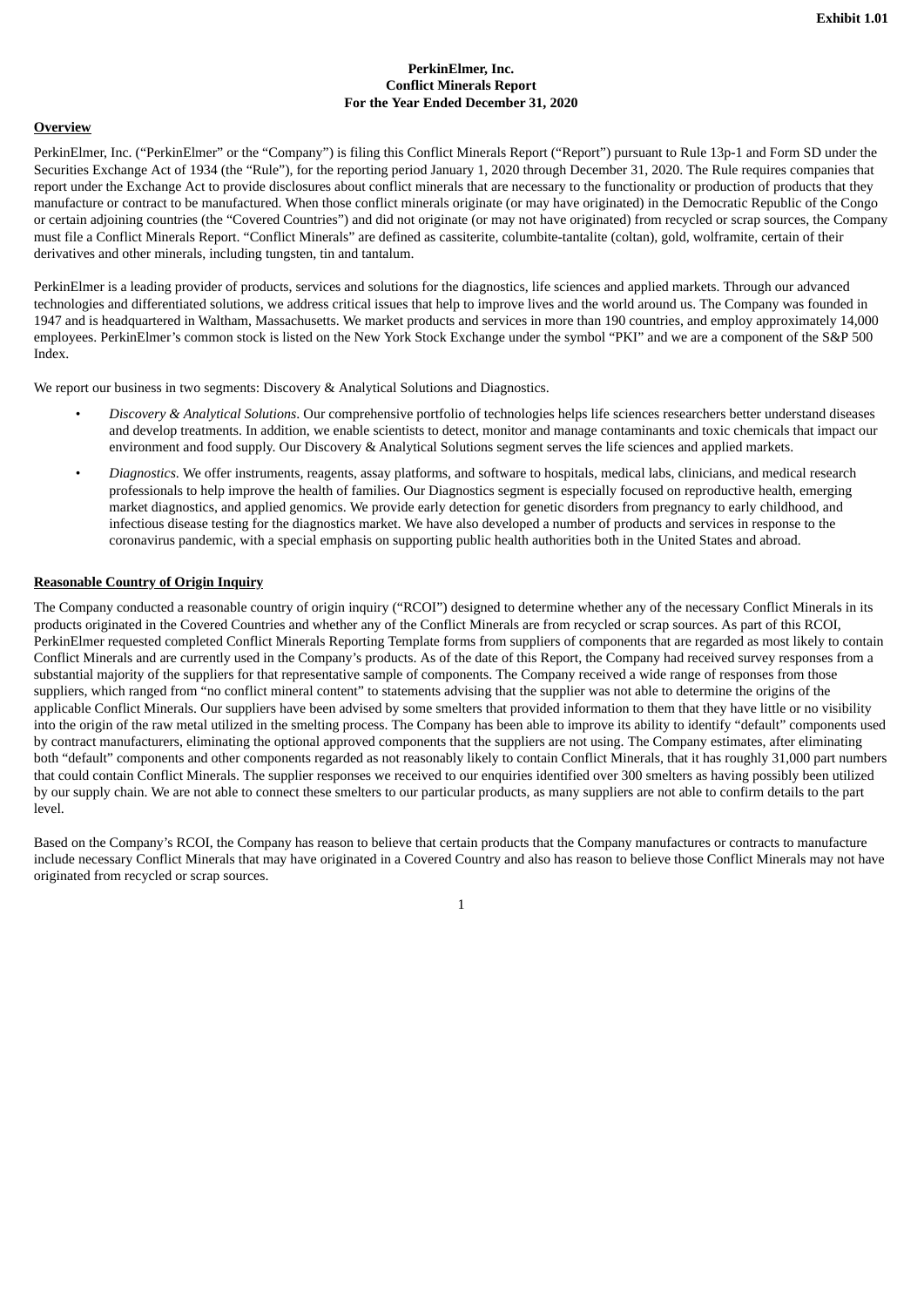This Conflict Minerals Report will also be made available on the Company's website, located at www.perkinelmer.com, along with the Company's Statement on Conflict Minerals.

#### **Products Covered and Supply Chain**

This Report relates to PerkinElmer products (i) for which Conflict Minerals are necessary to the functionality or production of that product, (ii) which were manufactured or contracted to be manufactured by the Company, and (iii) for which manufacture was completed in 2020. The Company outsources the majority of its manufacturing requirements to third parties. Due to the number and complexity of products manufactured by the Company, at a Tier 1, or "direct supplier to the Company" level, the Company has over 1,500 suppliers and as noted above purchases items that are regarded as potentially containing Conflict Minerals having over 31,000 part numbers. The Company's supply chain management, research and development, and engineering organizations, working as an internal Conflict Minerals program team, conducted a risk assessment of products manufactured for or on behalf of the Company and determined that Conflict Minerals are contained in, and are necessary for the functionality or production of, a relatively small percentage of the components used in the Company's products on an overall basis, with electrical components, such as printed circuit board assemblies, being most likely to contain Conflict Minerals. The Company's position in the supply chain for these components is significantly removed from Conflict Mineral mining operations, smelters and raw material distributors.

The Company's supply chain management organization determined that Conflict Minerals are most likely to enter the supply chain for the abovedescribed products via transactions with electrical component manufacturers or distributors, or electrical assembly contract manufacturers. The Company estimates that for purchases in 2020 approximately 31,000 parts are within scope of the due diligence activities as potentially containing Conflict Minerals and as noted the bulk of these are catalog electrical components manufactured by third party organizations to their specifications. The Company has no ability to influence or exercise control over such third parties.

#### **Due Diligence**

#### *Design of Due Diligence*

The Company exercised due diligence on the source and chain of custody of the necessary Conflict Minerals contained in its products. In this regard, the Company's supply chain management organization developed a due diligence process that is consistent with the Organisation for Economic Co-operation and Development (OECD) Due Diligence Guidance for Responsible Supply Chains from Conflict-Affected and High-Risk Areas (Third Edition, 2016).

#### *Due Diligence Measures Undertaken*

PerkinElmer's due diligence efforts for calendar year 2020 to promote compliance with the Rule included, but were not limited to, the following:

- Operated in accordance with the Company's "Statement on Conflict Minerals', which is posted on the Company's website and provided to the Company's suppliers. The Statement describes the manner in which the Company is working within the regulatory framework to determine the source and chain of custody for any products containing Conflict Minerals;
- Continued to facilitate corporate functional support of supply chain due diligence through a corporate-wide steering group for the Conflict Minerals program team which reports to senior management, including representation from supply chain management, research and development, engineering, and operations functions;
- Maintained a mechanism by which questions and concerns regarding the Company's use of Conflict Minerals and policy with regard to Conflict Minerals may be raised with the Company;
- As both a purchaser and supplier of a wide range of products, the Company continued to engage in discussions with its suppliers and their supply chain partners to enhance its due diligence efforts;
- Continued our participation in industry forums such as the Responsible Minerals Initiative, of which the Company is a member, to enhance sharing of best practices and current trends for Conflict Minerals reporting;
- Continued to communicate with key suppliers regarding applicable regulations and requirements;
- Provided updates on notable developments in the field to members of the Conflict Minerals program team;

#### 2